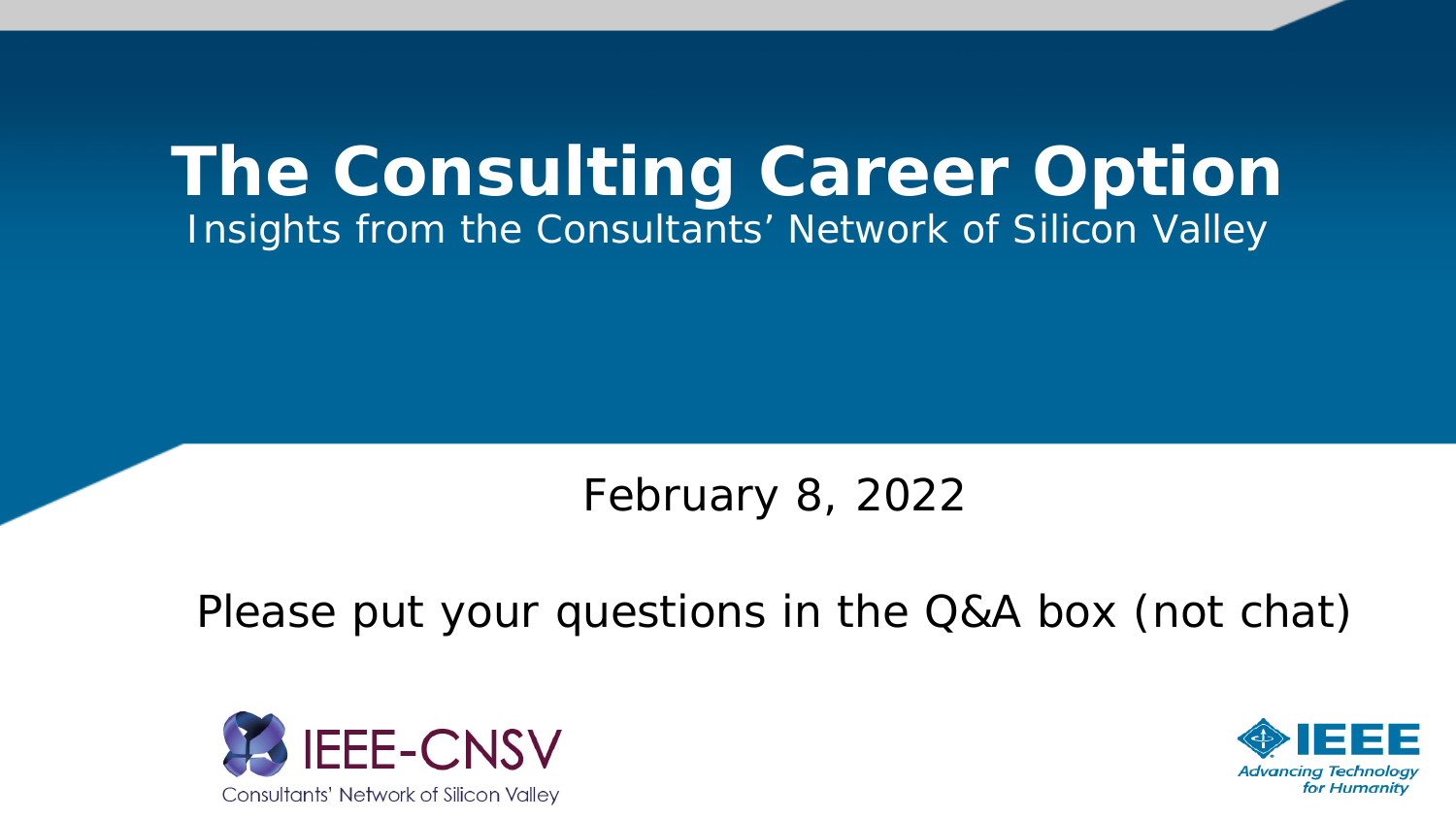# **Outline**

- **Introduction**
- Why consult
- When to consult
- **Preparing to consult**
- Consulting-career case studies
- **IEEE-CNSV can help**



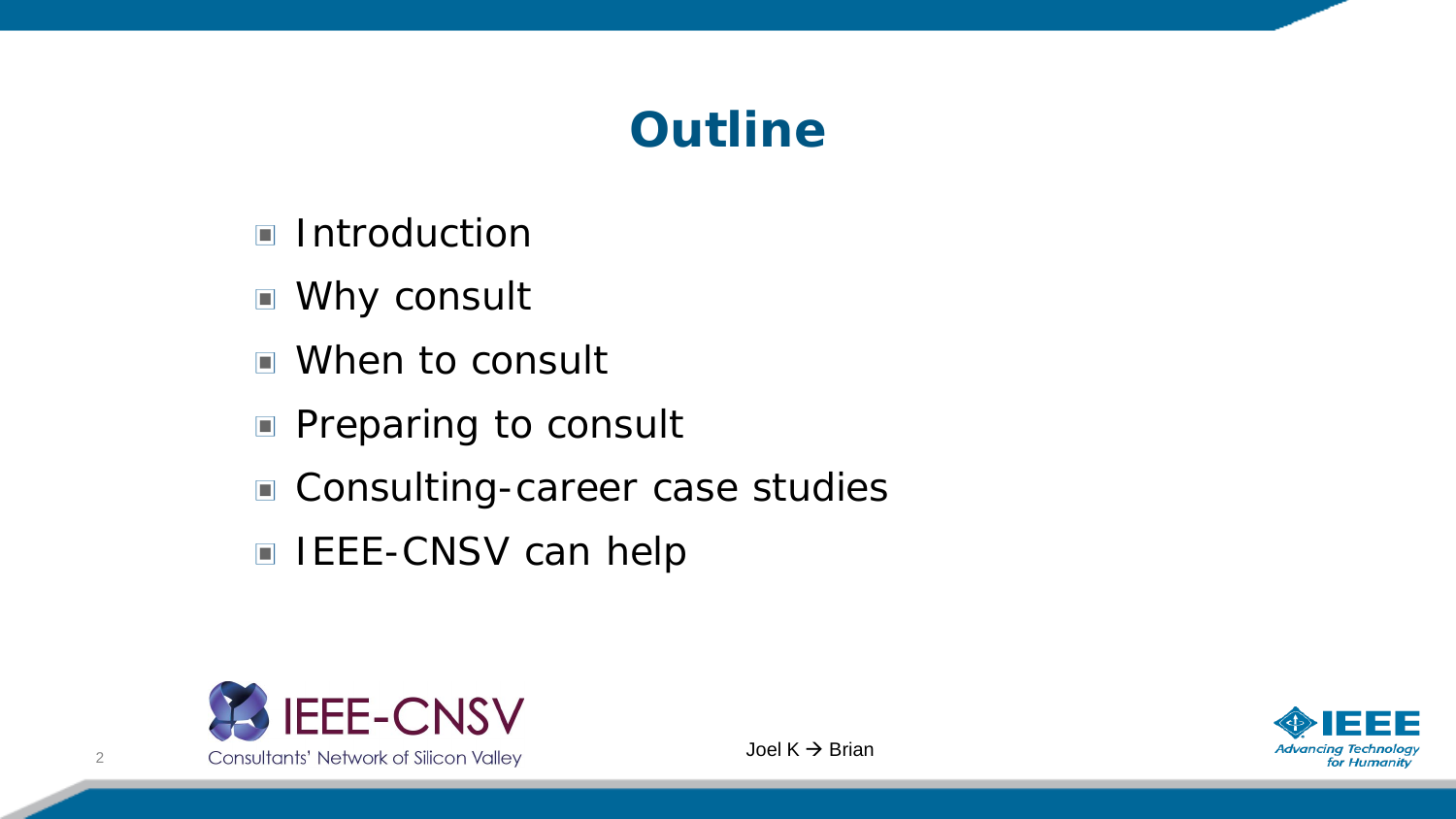# **Introduction**

- Consulting can provide opportunities for an interesting career
	- An opportunity to see many different work environments
	- The **"2 out of 3" Formula**: you can often have 2 of 3 needed skills for a job, and learn the 3<sup>rd</sup> during consulting gigs
- The 200+ members of IEEE-CNSV have a variety of skills
	- Our member listserver and website allows access to all of them
	- CNSV provides an opportunity to learn from other consultants
- IEEE's members can join technical societies (e.g., Computer and Magnetics) and/or Affinity Groups
	- CNSV is one of about 40 Consultants' Network Affinity Groups
- *This program will provide insights from consultants with varied experiences*  $\Box$



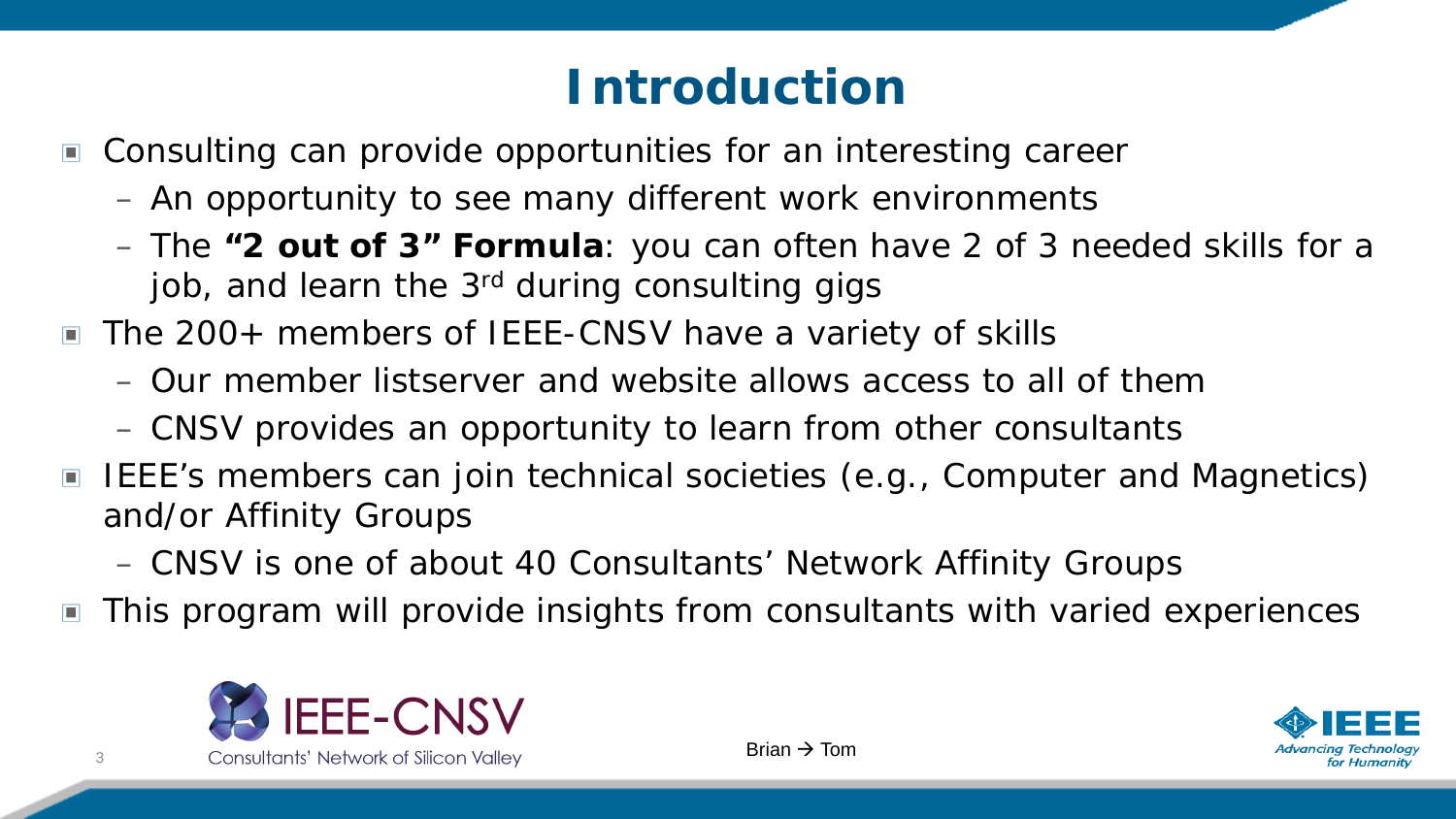# **Why Consult**

- More Freedom  $\Box$ 
	- Ability to customize one's job
	- Upward technical career path alternative to full time management
- More Fun  $\Box$ 
	- Simulating variety of tasks from multiple clients
	- Remain at forefront of technology free of any particular company or product line
- **Nore Reward** 
	- Earn more income
	- Stepping stone to entrepreneurship



 $Tom \rightarrow David$ 

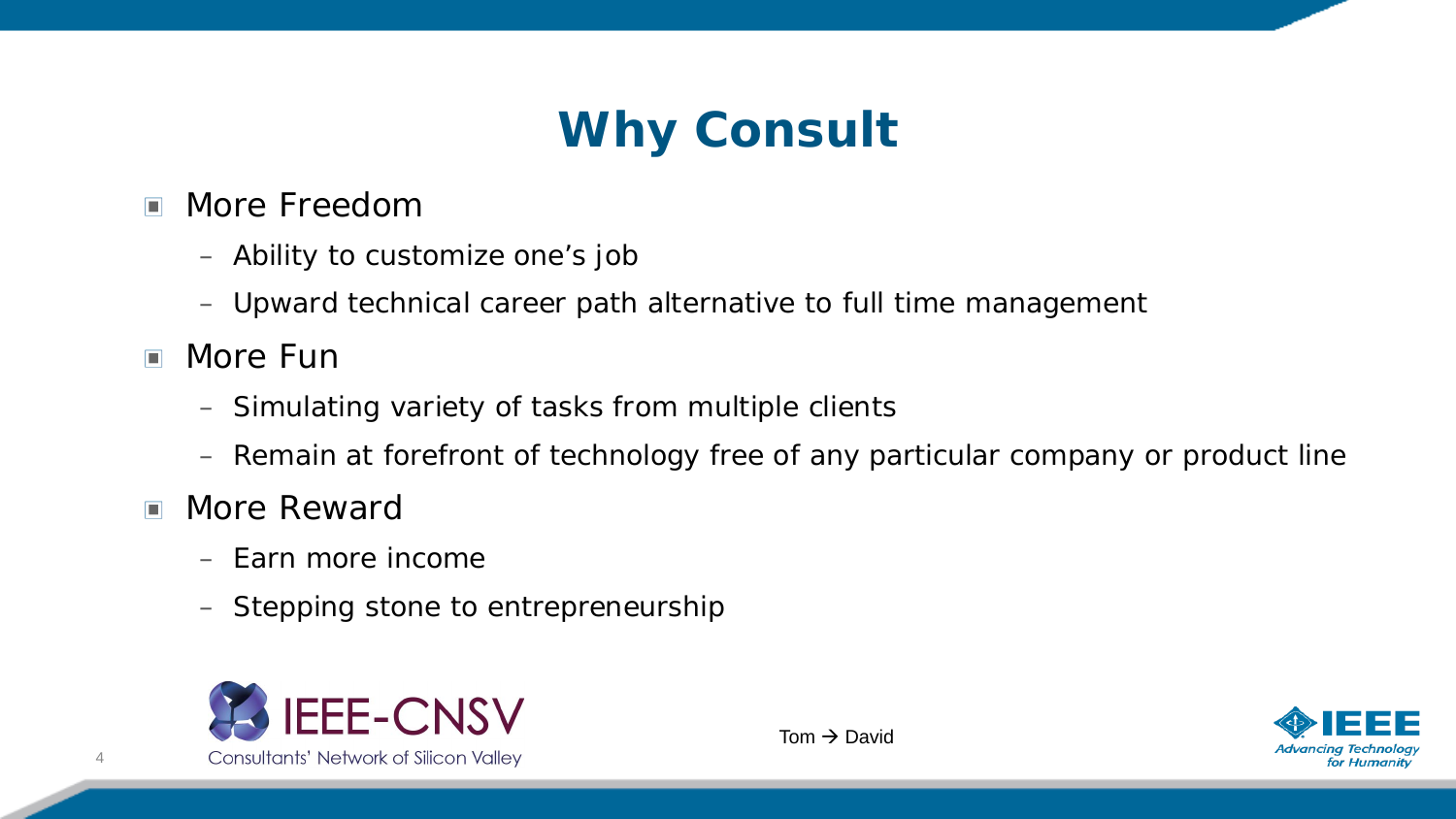# **Why Consult**

- Consulting vs. Contracting
	- Contracting
		- Providing a skill to do an assigned task; e.g. write a program that does X
		- Often the client has a temporary job slot and needs a body to fill it
	- Consulting
		- A higher life form advise the client on what they need, and how to do it
		- e.g. assess client needs, advise client of need for a program that does X, then write the program
- This presentation concerns consulting, not contracting



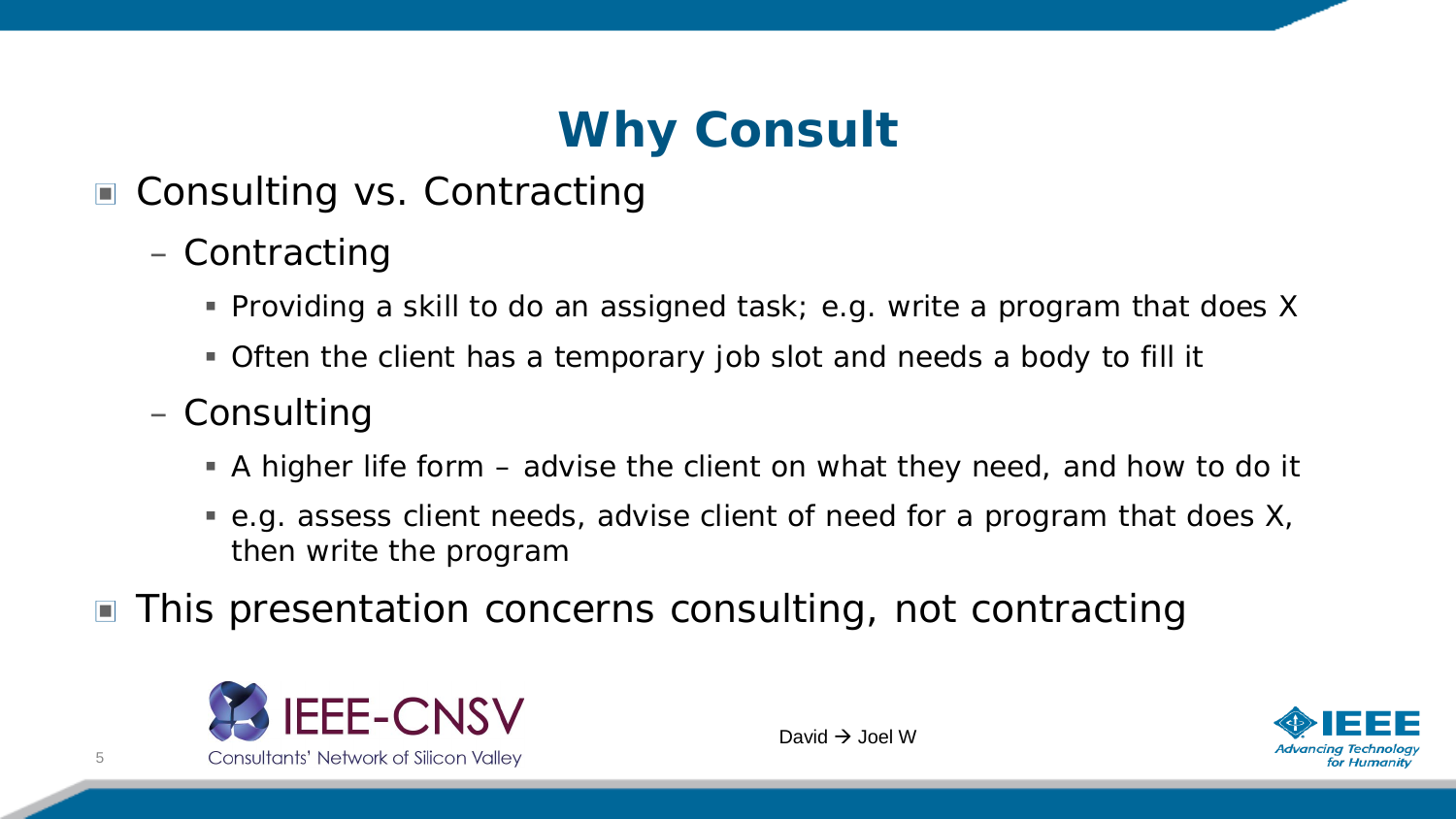# **Why to Not Consult (yet)**

- **Not ready** 
	- Insufficient expertise or network to sustain a consulting business
- **Too scary** 
	- Prefer the income predictability of salary employment
	- Unwilling to learn the many facets of running a small business
- Too shy
	- Lack of consultant personality (see next slide)



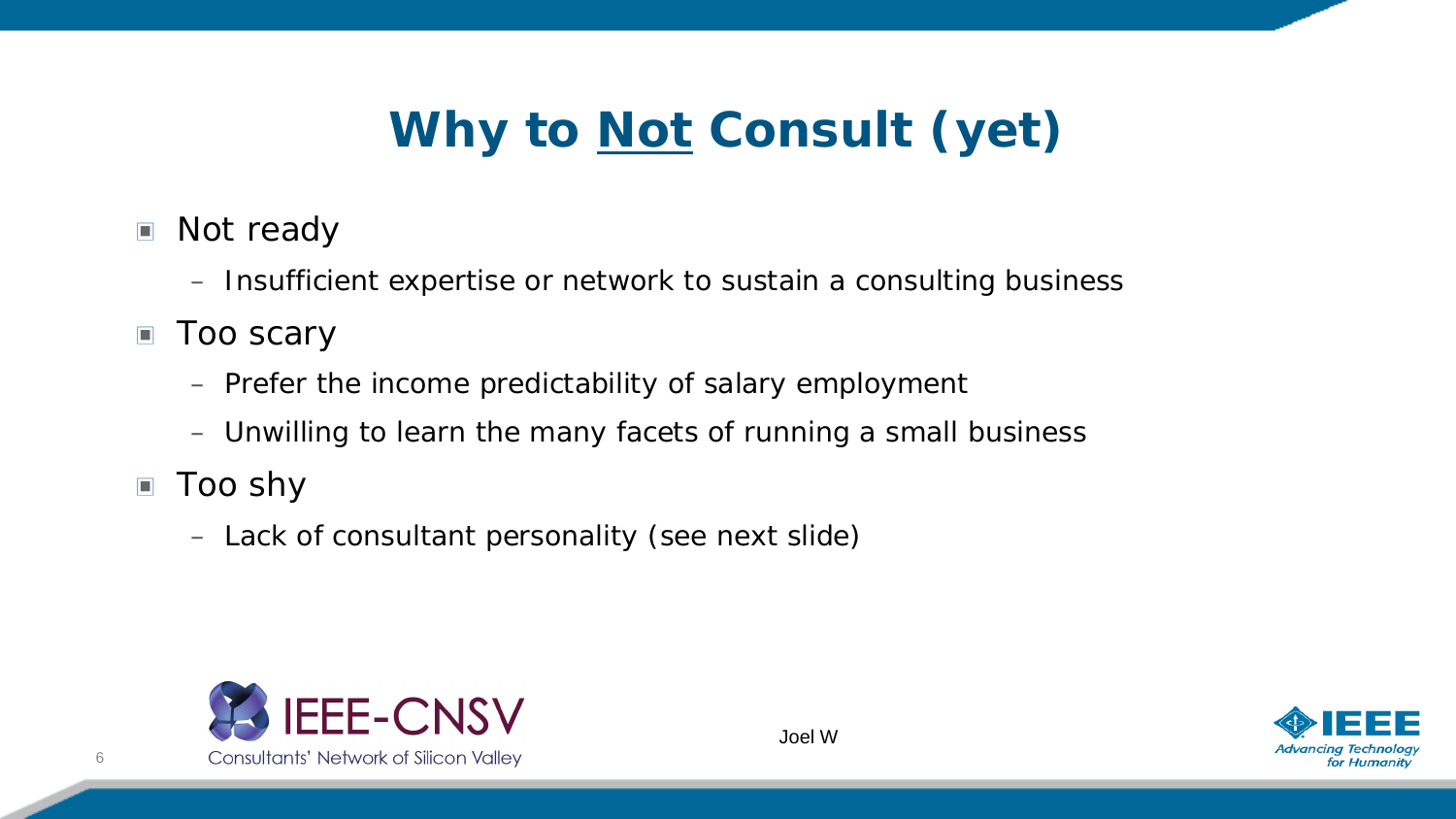# **Why to Not Consult (yet)**

- **Personality red flags** 
	- Difficulty selling yourself
		- Can you talk up your experience and skills (honestly without putting people off)?
		- Will you find it hard to talk with prospective clients?
	- Difficulty connecting with strangers
		- Are you comfortable explaining concepts and issues to people you just met?
		- Can you walk into a room full of strangers and strike up a conversation?
	- Difficulty with unfamiliar new information
		- Are you a "quick study" in picking up new technologies, procedures, etc. ?



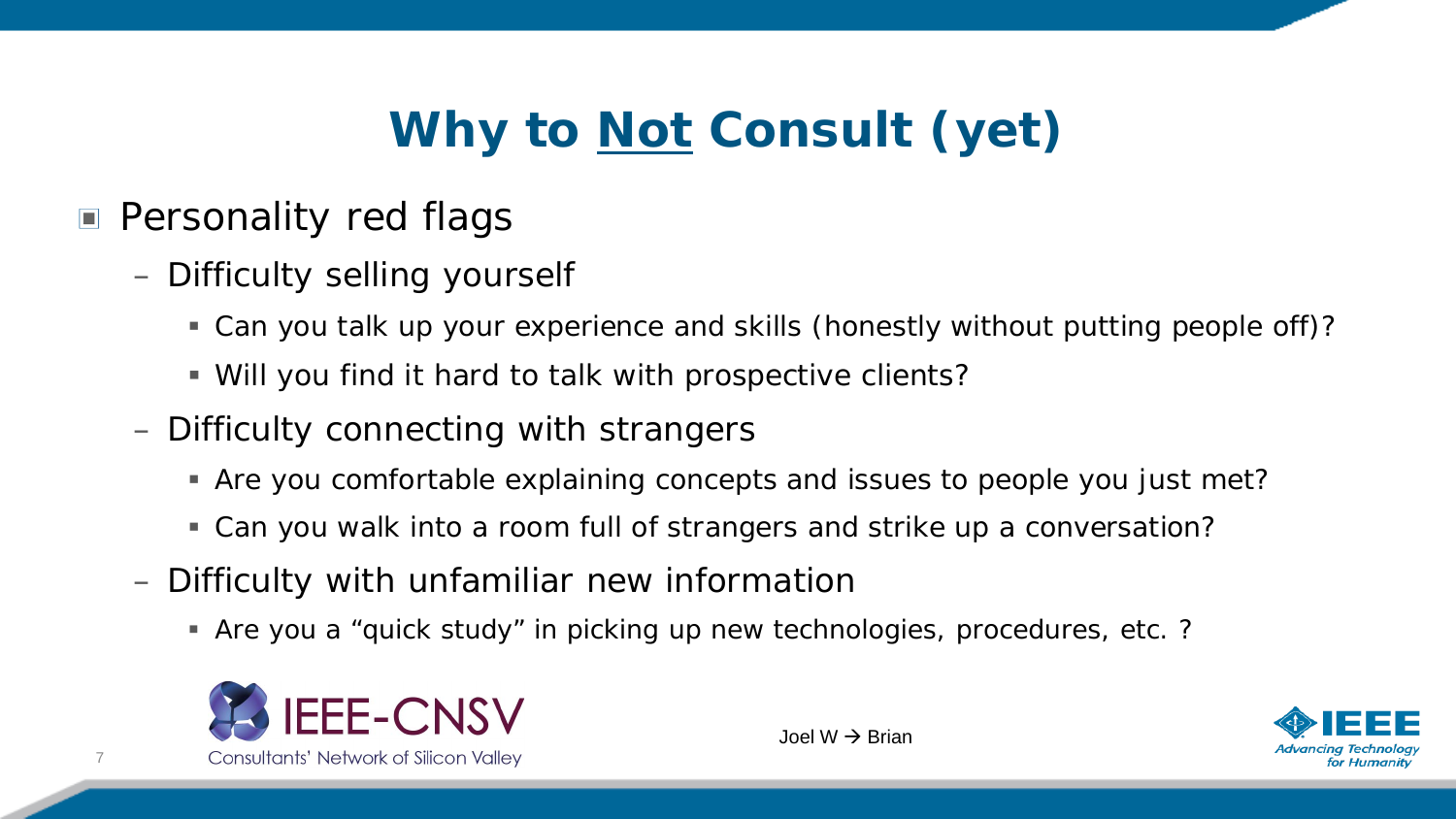# **When to Consult**

## ■ Timing of consulting careers vary greatly:



Career built on consulting Consulting at height of career Consulting as semi-retirement

- Much more detailed data is available for \$35 from PATCA (Search for "PATCA survey")
- Also search for "IEEE-USA Consultants fee survey"
- *Success as a consultant:*  $\Box$ 
	- *1: Having a skill that is in demand / 2: Being able to be found*



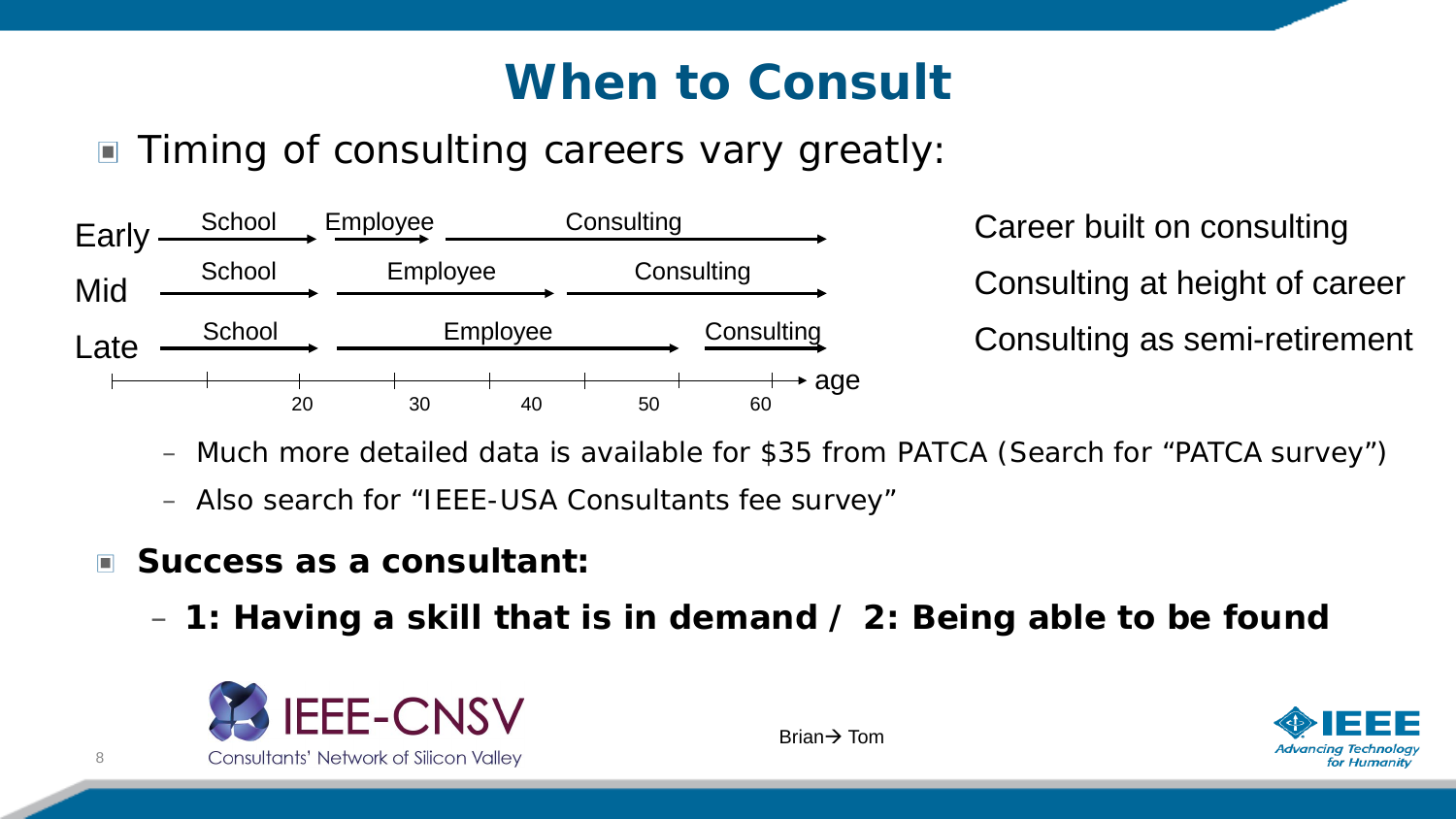# **Preparing to Consult**

- Set goals and direction  $\blacksquare$ 
	- Have information interviews with seasoned consultants
	- Clarify career goals, both long-term and in short-term
- Build knowledge and network  $\Box$ 
	- Develop expertise in a rising specialty
	- Grow network
	- Study up on small business skill set
	- Learn about intellectual property rights
- Plan path to consulting  $\Box$ 
	- Consider working for a consulting firm

A non-optimal scenario: Only start thinking about consulting after your employer suddenly downsizes and eliminates your job.

– Before resigning as employee, consider gaining experience via volunteering, moonlighting or other part-time consulting-like activities





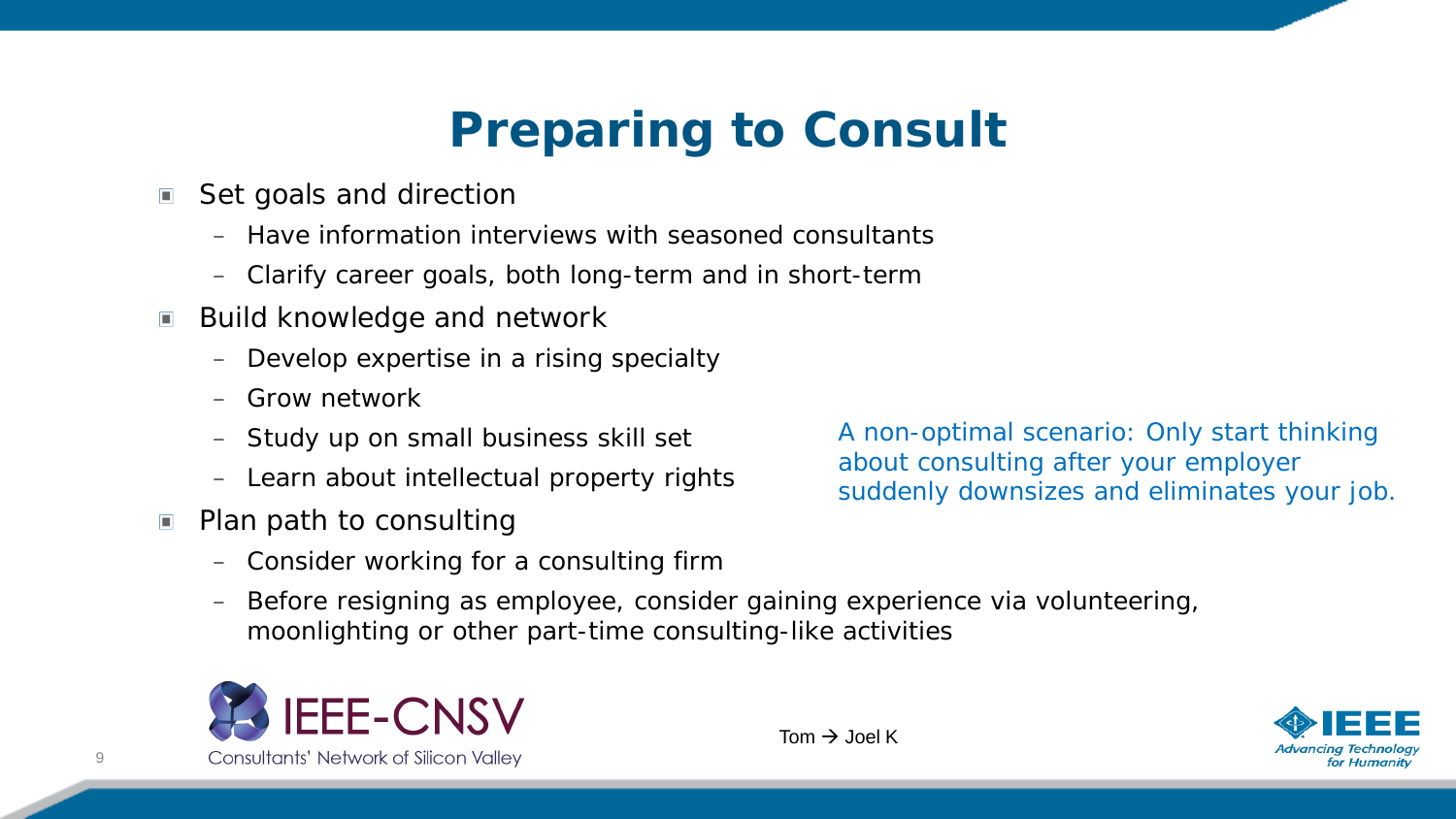## **Consulting Career Case Studies**

### ■ The next slides illustrate a variety of consulting careers.



Joel  $K \rightarrow$  Joel W

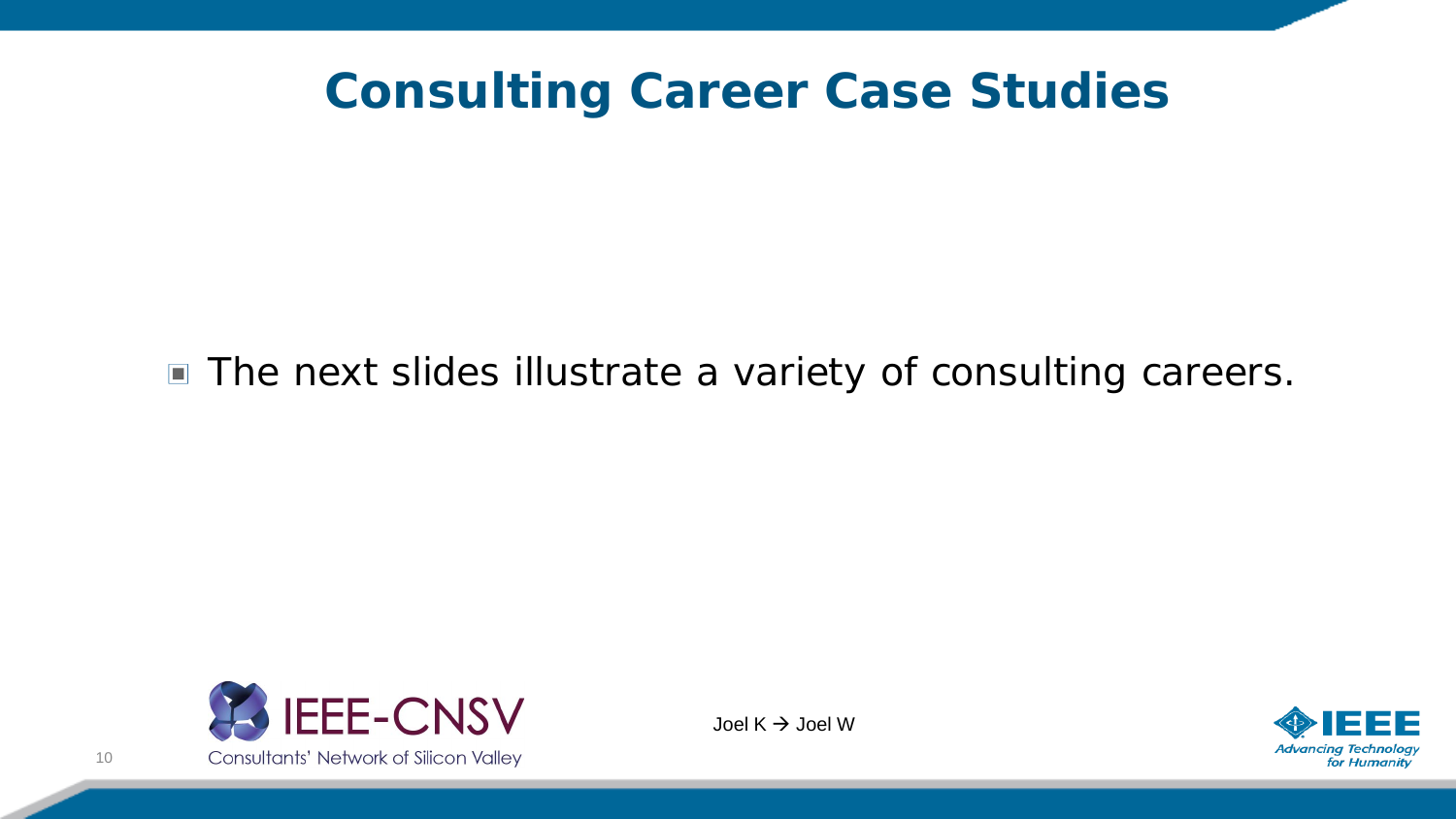#### *An intellectually and financially rewarding career*





*Valued IEEE-CNSV benefits:*

• *Referrals to clients*

• *Consulting practices training*

• *Comradery of consultant network*

### ■ A case study of a career built on consulting

- Transitioned to consulting at age 32 after start-up folded
- Advanced networking technology via embedded systems code
	- **Also contributed to robotics**
- Now an expert witness



#### *Fun anecdotes:*

- *Wrote SW control for big rebar bending equipment*
- *Wrote early robot arm code for silicon wafer handling*
- *expert witnesses make \$400 or more per hour*



Joel W  $\rightarrow$  Brian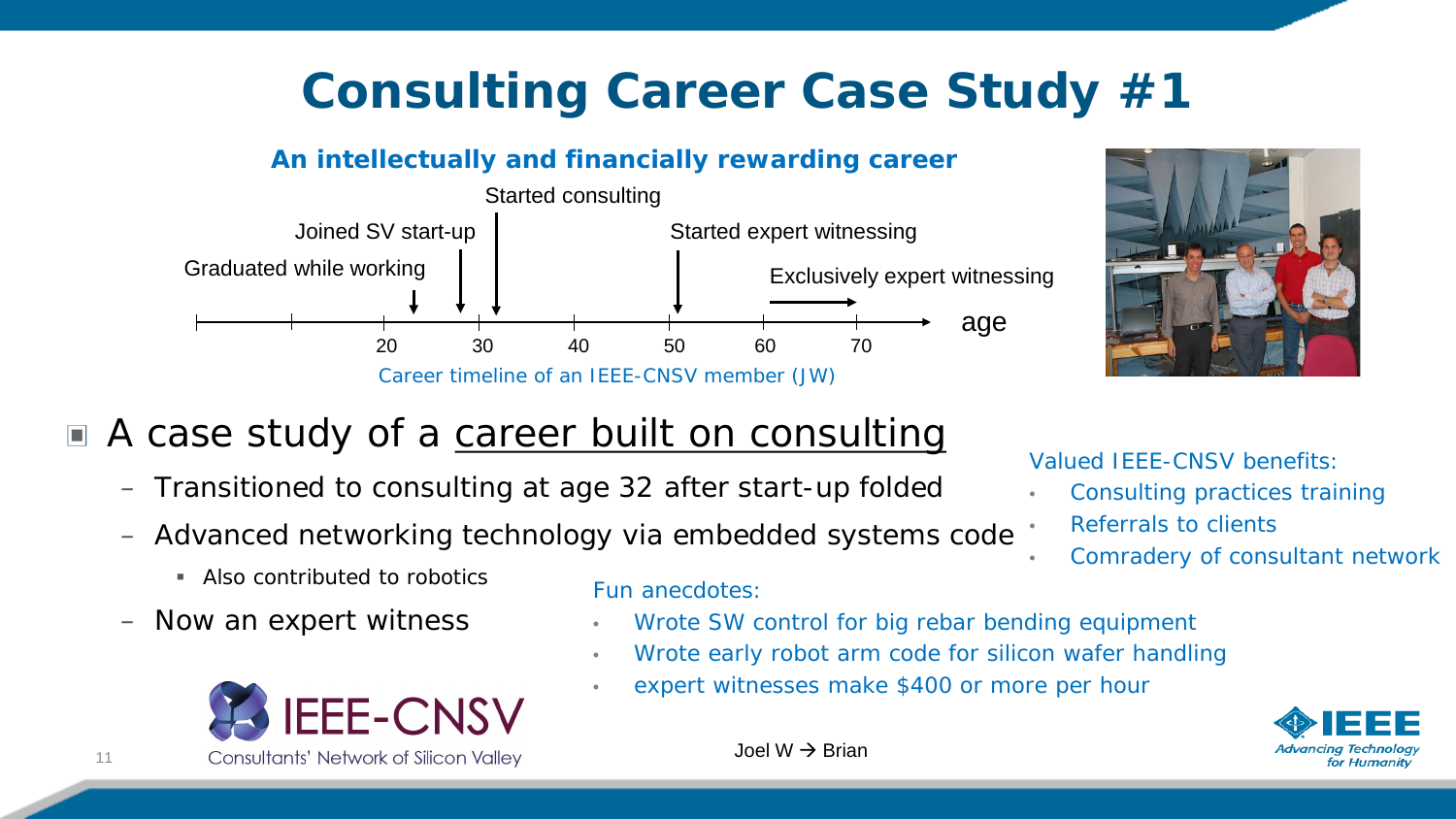*and hence reputation building*

#### *A career of great variety and independence*





*Presenting at 2015 Beijing Flash Memory Symposium*

## ■ A case study of a career built on consulting

- Started consulting at 26; went solo at 32
- Expert in flash memory and data storage technology
- Speaking at conferences led to many consulting contracts
- Major player in capturing Silicon Valley history



*A valued IEEE-CNSV benefit:* • *Path to IEEE leadership roles* 

#### *Fun anecdotes:*

- *Close relationship with Computer History Museum*
- *Have interviewed pioneers of many breakthrough technologies including Google Maps, Mars Rovers, Shakey the Robot, CDMA, …*



Brian  $\rightarrow$  Tom

Consultants' Network of Silicon Valley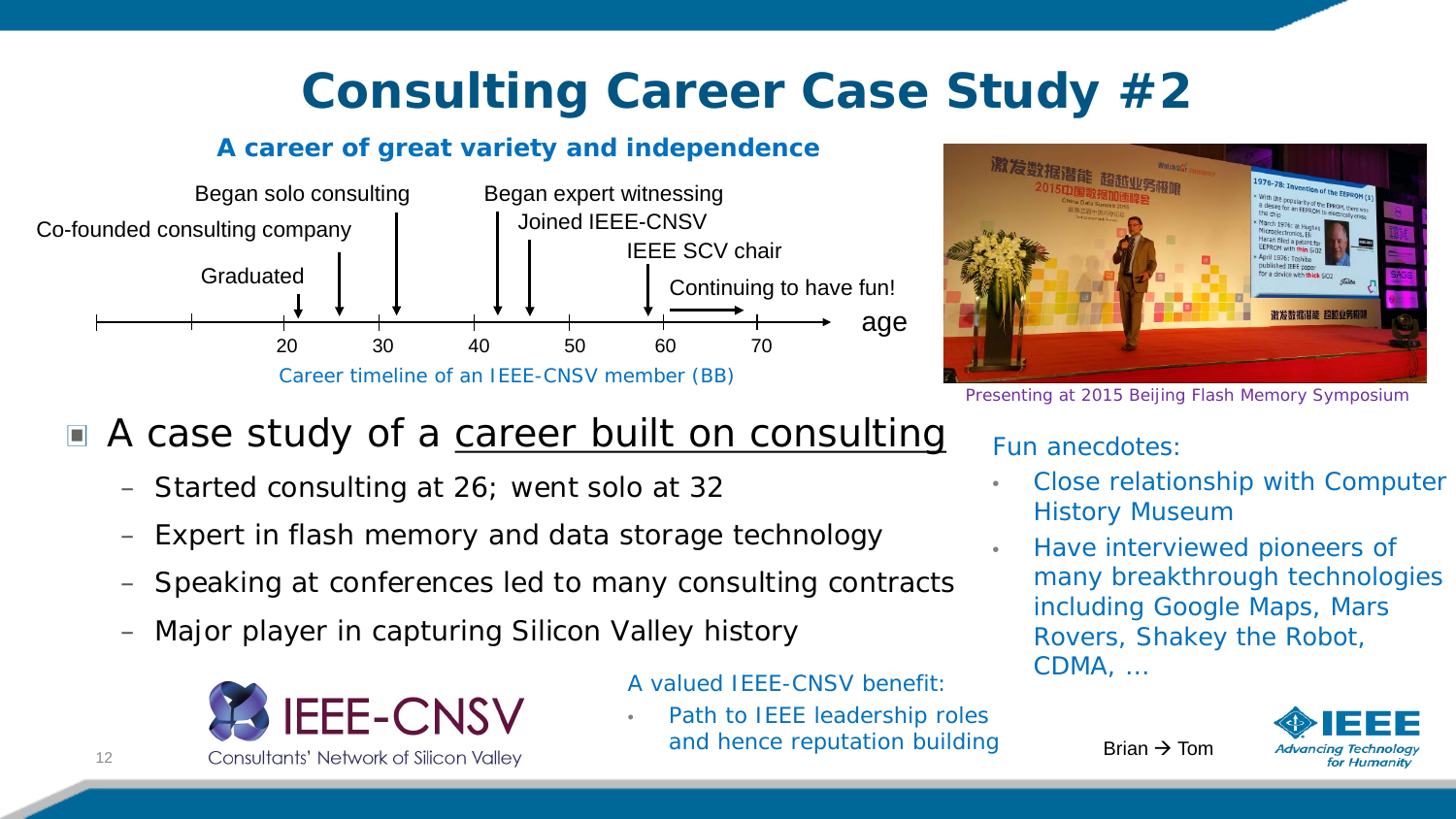#### *An enriched career experience via consulting*



#### *Fun anecdotes:*

- *Clients are companies of all sizes*
- *Started and ran industry conferences*
- *Wrote a book on Digital Storage*
- *Gigs included expert witnessing and due diligence for investors, etc.*
- *Earned PhD in Japan at age 52!*

Tom  $\rightarrow$  David



#### *Representing IEEE at IEEE Engineering Milestone ceremony in Hawaii (for 1st trans-Pacific cable).*



### A case study of a consulting at height of career

- First worked 15 years as engineer and manager
- Consulting/contracting for start-ups lead to executive roles
- Exclusively consulting from age 44



*Valued IEEE-CNSV benefits:*

- *Networking with other consultants*
- *Client leads*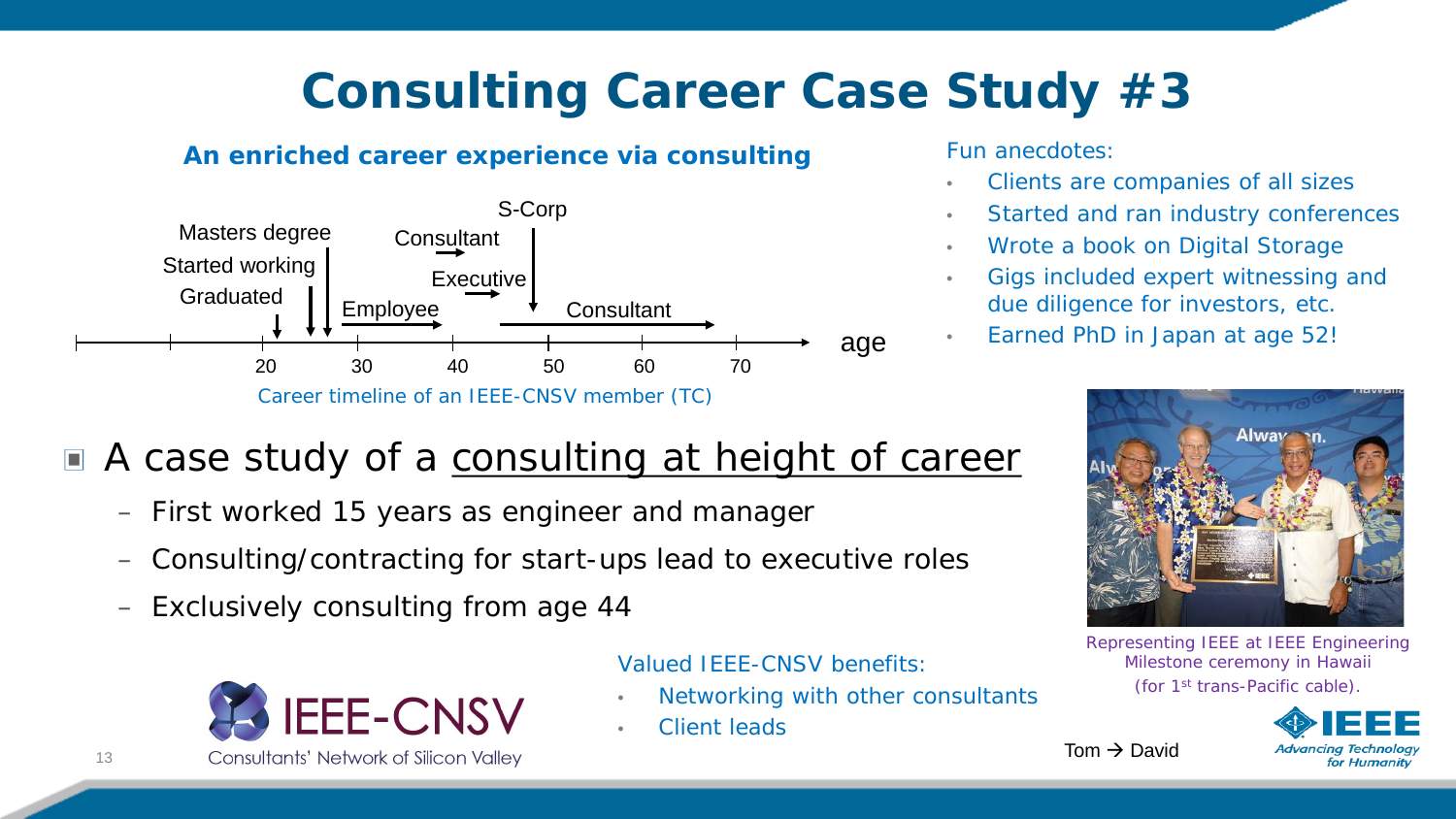#### *A career oscillating between consulting and W2 employment*





## A case study with consulting in the mix

• *Retooled from healthcare to environmental engineering to e-commerce to cybersecurity.*

- Learned consultant role working at consulting companies
- Used consulting as stepping stone between full-time W2 employment positions
- First independent contractor gig at 52, established S Corporation at 58, first staffing agency role at 59, currently a staffing agency role with consulting on the side
- Progressively retooled multiple times to remain on a leading edge



*Valued IEEE-CNSV benefits:*

• *Leads for consulting work*

David  $\rightarrow$  Joel K



• *Forum to give reputation-building talks*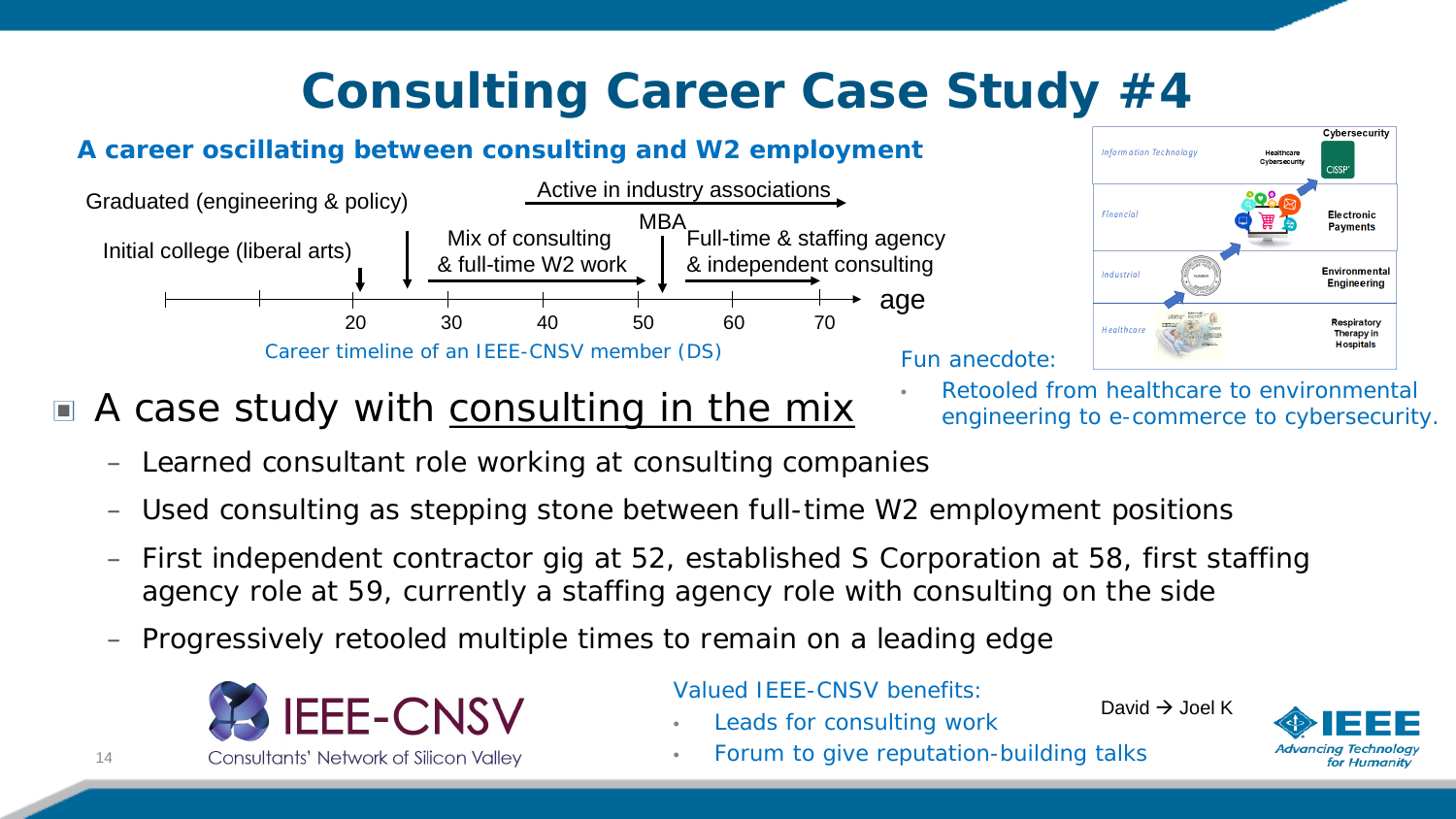#### *Consulting as work/life rebalancing*



*Career timeline of an IEEE-CNSV member (JK)*

*Valued IEEE-CNSV benefits:*

- *Follow latest technology trends (via talks)*
- *Interact with other consultants*

## A case study of consulting as semi-retirement

- At 35 transitioned from academic research to industry
- Lacked networking DNA for a career built on consulting
- Consulting proving to be a great way to semi-retire

*Fun anecdotes:*

- *Helped count number of types of neutrinos (three)*
- *Helped make touchscreens happen*
- *Had time for father and aunt in their final years*
- *Led development of patent portfolio for a start-up*
- *Enjoyed NZ vacation with wife … and painting afterward!*

Joel K

**Advancing Technology** 

for Humanity



**Consultants' Network of Silicon Valley** 

15

*Wairere Falls & Hobbiton*

 $rac{1}{6}$ LТ.

**Wairere** 

 $\infty$ 

Hobbiton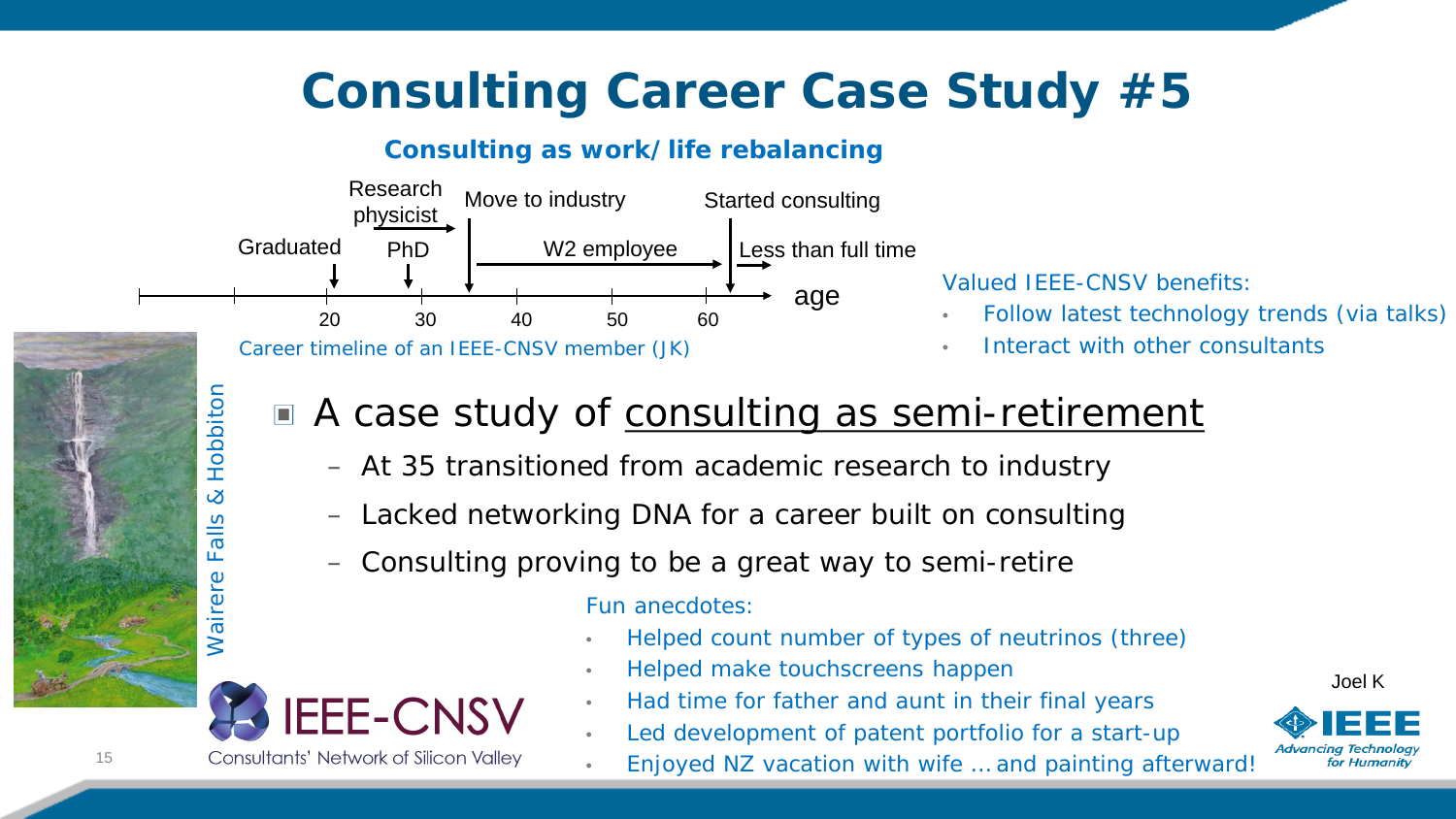## **Consulting Career Case Studies**

■ These consulting career case studies all illustrate being able to leverage an in-demand expertise in building a career customized to one's desires.



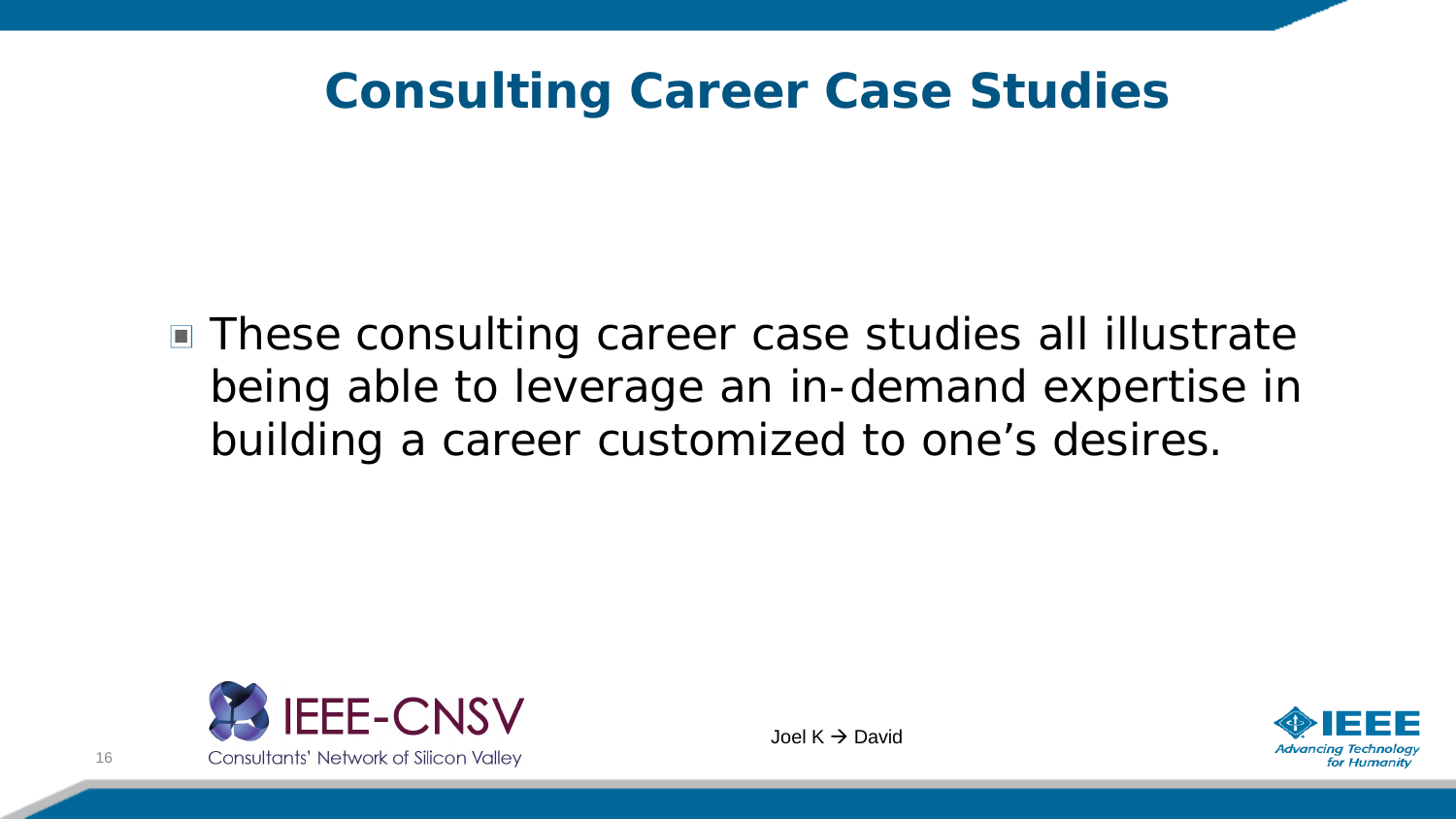# **IEEE-CNSV Can Help**

- Expand your knowledge  $\blacksquare$ 
	- Hear talks highlighting hot new areas of engineering
	- Receive training in consulting practices (CPP)
	- Have information interviews with seasoned consultants
	- Be mentored as a new consultant
- Expand your network  $\Box$ 
	- Add practicing IEEE-CNSV consultants to your network
		- Discover opportunities, help others with opportunities you know about
		- **EXECT** Learn what is going on in your industry and target companies
		- Learn evolving best practices for running your consulting practice
- Increase your visibility  $\Box$ 
	- Publish BIO on IEEE-CNSV web site
	- Give a talk (monthly meetings)



#### Don't need to be a consultant to join IEEE-CNSV !